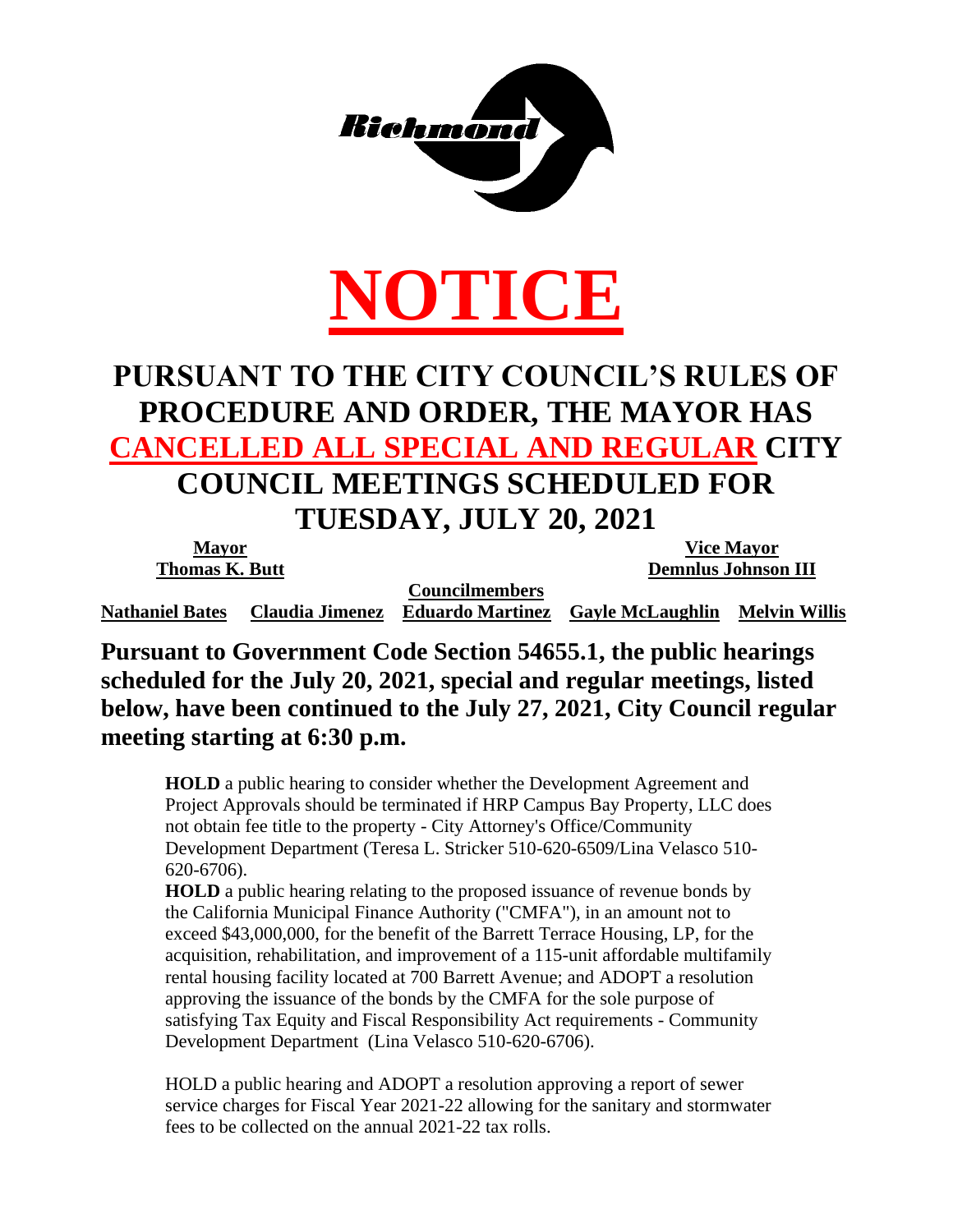**Public comment may be submitted by mail, email and/or Zoom video conference in the manner that follows, provided that no member of the public may submit more than one verbal comment per agenda item.** 

- **1.** Via mail received by 1:00 p.m. the day of the meeting, sent to 450 Civic Center Plaza, 3rd Floor, Office of the Clerk, Richmond, CA 94804.
- **2.** Via email to [cityclerkdept@ci.richmond.ca.us](mailto:cityclerkdept@ci.richmond.ca.us) by 1:00 p.m. the day of the meeting.

Emails *MUST* contain in the subject line 1) public comments – Open Session prior to Closed Session; 2) public comments agenda item  $#$  [include the agenda item number]. All such email will be posted on-line and emailed to the City Council before the meeting is called to order. **No individual email will be read into the record. Due to the high volume of emails received, emails that do not contain the correct identifying information in the subject line may be overlooked and may not become part of the record. Email received after 1:00 p.m. will be posted on-line following the meeting as part of the supplemental materials attached to the meeting minutes.**

**3.** Via Zoom by video conference or by phone using the following link/call-in numbers – for Open Session and City Council:

**Please click the link below to join the webinar: <https://zoom.us/j/99312205643?pwd=MDdqNnRmS2k4ZkRTOWhlUldQOUF1Zz09>**

**Passcode: ccmeeting**

**Or iPhone one-tap: US: +16699006833,,99312205643# or +13462487799,,99312205643# Or Telephone: Dial (for higher quality, dial a number based on your current location): US: +1 669 900 6833 or +1 346 248 7799 or +1 253 215 8782 or +1 312 626 6799 or +1 929 205 6099 or +1 301 715 8592 Webinar ID: 993 1220 5643** International numbers available: <https://zoom.us/u/aehrwCgISx>

a. To comment by video conference, click on the Participants button at the bottom of your screen and select the "Raise Your Hand" button to request to speak when Public Comment is being asked for. Speakers will be called upon in the order they select the "Raise Your Hand" feature. When called upon, press the unmute button. After the allotted time, you will then be re-muted. \*\*

b. To comment by phone, you will be prompted to "Raise Your Hand" by pressing "**\*9**" to request to speak when Public Comment is asked for. When called upon, you will be asked to unmuted by pressing \*6. After the allotted time, you will then be re-muted. Instructions of how to raise your hand by phone are available at:

[https://support.zoom.us/hc/en-us/articles/201362663 -Joining-a-meeting-by-phone.](https://support.zoom.us/hc/en-us/articles/201362663) \*\*

\*\***The mayor will announce the agenda item number and open public comment when appropriate. Individuals who would like to address the Council should raise their hand. The mayor will close public comment when public comment is concluded**.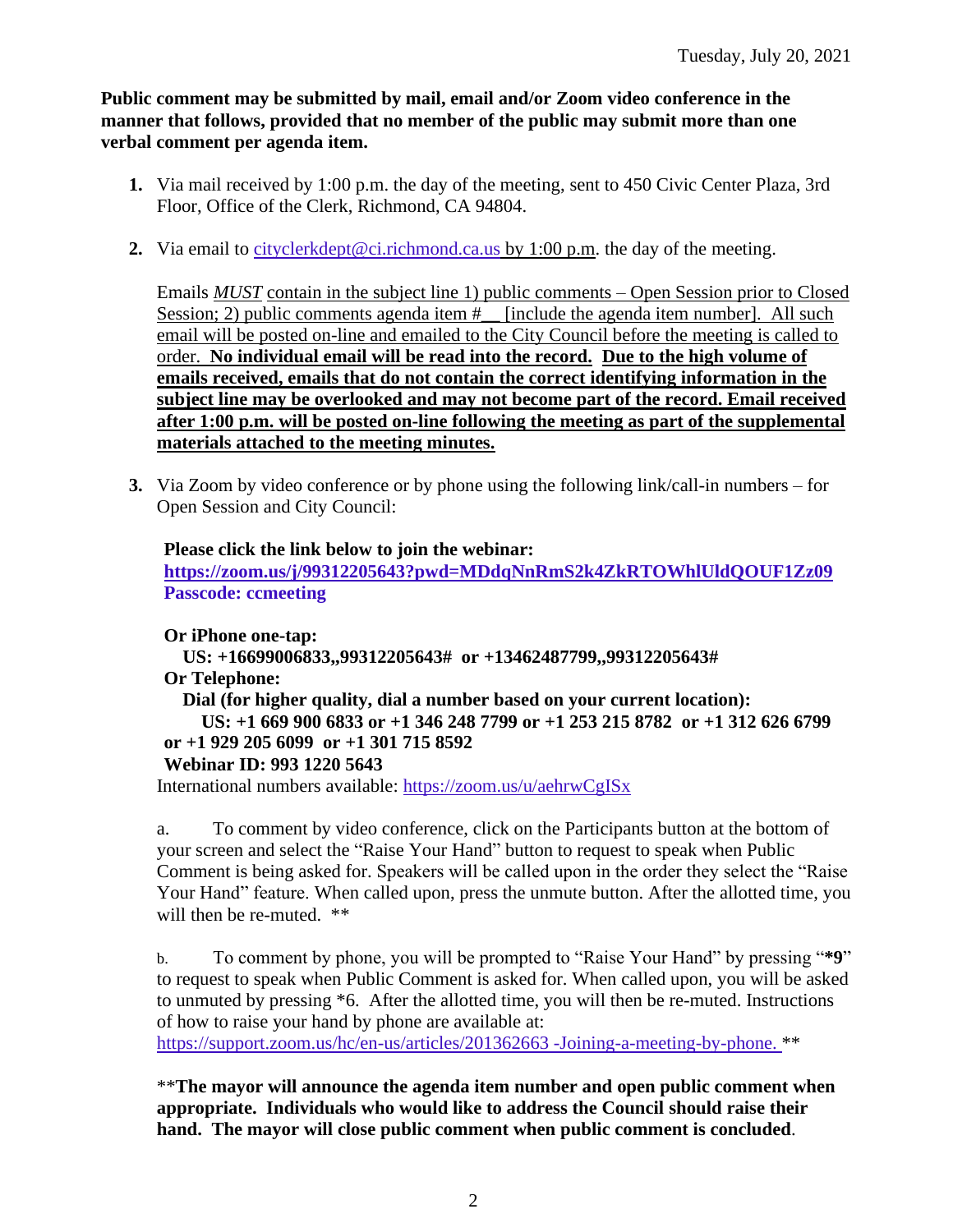*The City cannot guarantee that its network and/or the site will be uninterrupted. To ensure that the City Council receives your comments, you are strongly encouraged to submit your comments in writing in advance of the meeting.* 

#### **Record of all public comments:**

All public comments will be considered a public record, put into the official meeting record. All public comments will be available after the meeting as supplemental materials and will be posted as an attachment to the meeting minutes when the minutes are posted: [http://www.ci.richmond.ca.us/Archive.aspx?AMID=31.](http://www.ci.richmond.ca.us/Archive.aspx?AMID=31)

#### **Accessibility for Individuals with Disabilities**

Upon request, the City will provide for written agenda materials in appropriate alternative formats, or disability-related modification or accommodation, including auxiliary aids or services and sign language interpreters, to enable individuals with disabilities to participate in and provide comments at/related to public meetings. Please submit a request, including your name, phone number and/or email address, and a description of the modification, accommodation, auxiliary aid, service or alternative format requested at least two days before the meeting. Requests should be emailed to [cityclerkdept@ci.richmond.ca.us](mailto:cityclerkdept@ci.richmond.ca.us) or submitted by phone at 510-620-6513, ext. 9, or 510-620-6509. Requests made by mail to City Clerk's Office, City Council meeting, 450 Civic Center Plaza, Richmond, CA 94804 must be received at least two days before the meeting. Requests will be granted whenever possible and resolved in favor of accessibility.

#### **Effect of Advisory on In-person public participation**

During the pendency of the **Executive Orders N-29-20 and N-08-21**, the language in this Advisory portion of the agenda supersedes any language contemplating in-person public comment.